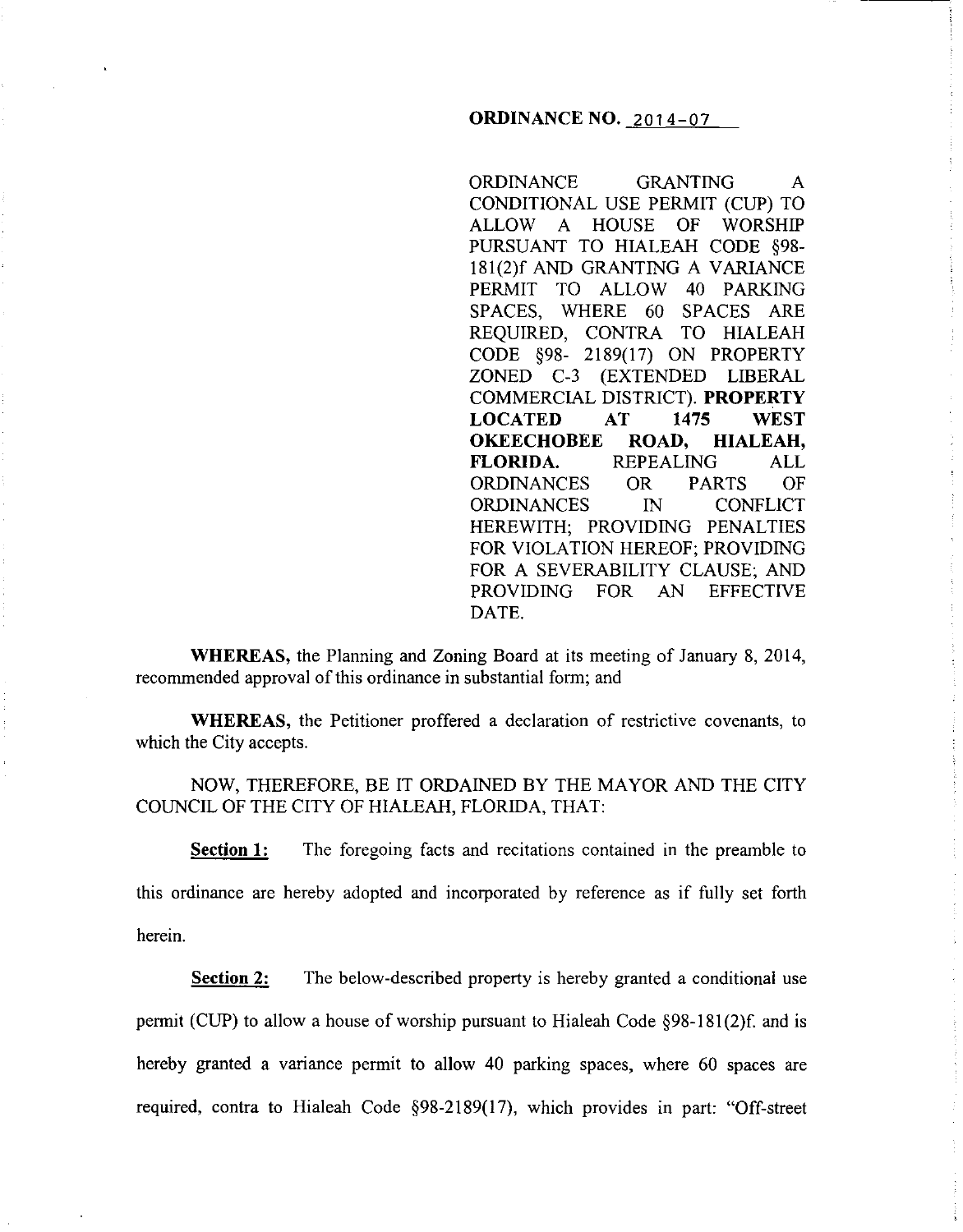parking shall be provided in accordance with the following minimum standards ... (17) *Places of worship.* One parking space for each 40 square feet of gross floor area of the main auditorium (sanctuary), chapels and other rooms used for general assembly and recreation, and classrooms.", on property zoned C-3 (Extended Liberal Commercial District). The property is located at 1475 West Okeechobee Road, Hialeah, Miami-Dade County, Florida and legally described as follows:

> A PORTION OF TRACT 2, A RESUBDIVISION OF GARDENS HOMES, ACCORDING TO THE PLAT THEREOF, AS RECORDED IN PLAT BOOK 32 AT PAGE 7 OF THE PUBLIC RECORDS OF MIAMI-DADE COUNTY, FLORIDA.

#### **Section 3: Repeal of Ordinances in Conflict.**

All ordinances or parts of ordinances in conflict herewith are hereby repealed to the extent of such conflict.

### **Section 4: Penalties.**

Every person violating any provision of the Code or any ordinance, rule or regulation adopted or issued in pursuance thereof shall be assessed a civil penalty not to exceed \$500.00 within the discretion of the court or administrative tribunal having jurisdiction. Each act of violation and each day upon which any such violation shall occur shall constitute a separate offense. In addition to the penalty prescribed above, the city may pursue other remedies such as abatement of nuisance, injunctive relief, administrative adjudication and revocation of licenses or permits.

### **Section 5: Additional Penalties upon Violation of Conditions of** Use.

Any change of the terms and conditions of the use identified in this ordinance and as provided in the Declaration of Restrictive Covenants, if submitted, will cause a revocation of the city occupational license if issued in connection herewith and the